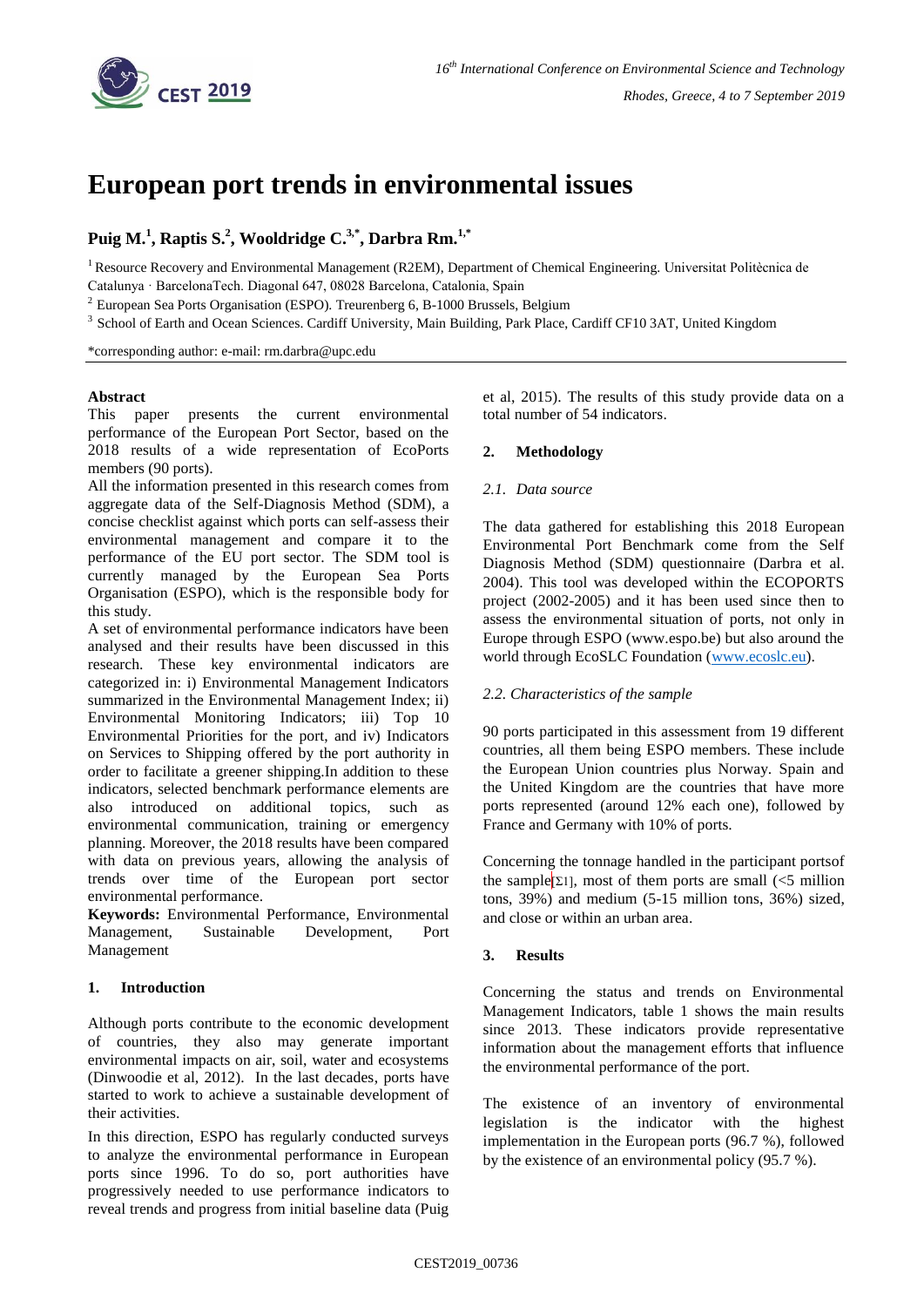**Table 1.** Percentages of positive responses to the environmental management indicators. Source: ESPO, 2018

| <b>Indicators</b> |                                                                            |    | 2016<br>(%) | 2017<br>(%) | 2018<br>(%) | % change<br>2013-2018 |
|-------------------|----------------------------------------------------------------------------|----|-------------|-------------|-------------|-----------------------|
| A                 | Existence of an Environmental Management<br>System (EMS)                   | 54 | 70          | 70          | 73          | $+19$                 |
| B                 | Existence of an Environmental Policy                                       | 90 | 92          | 97          | 96          | $+6$                  |
| $\mathbf C$       | Environmental Policy makes reference to<br>ESPO's guideline documents      | 38 | 34          | 35          | 36          | $-2$                  |
| D                 | Existence of an inventory of relevant<br>environmental legislation         | 90 | 90          | 93          | 97          | $+7$                  |
| E                 | Existence of an inventory of Significant<br>Environmental Aspects (SEA)    | 84 | 89          | 93          | 93          | $+9$                  |
| F                 | Definition of objectives and targets for<br>environmental improvement      | 84 | 89          | 93          | 93          | $+9$                  |
| G                 | Existence of an environmental training<br>program for port employees       | 66 | 55          | 68          | 58          | $-8$                  |
| Н                 | Existence of an environmental monitoring<br>program                        | 79 | 82          | 89          | 89          | $+10$                 |
| I                 | responsibilities<br>of<br>Environmental<br>key<br>personnel are documented | 71 | 85          | 86          | 86          | $+15$                 |
| J                 | Publication<br>of<br>publicly<br>available<br>a<br>environmental report    | 62 | 66          | 68          | 68          | $+6$                  |

On the basis of the ten indicators present in Table 1, an Environmental Management Index can be obtained. This is calculated on the basis of a specific weighting applied to the significance of these key environmental management components. This indicator goes from 1 to 10, being in 2013 equal to 7.23 and in 2018 equal to 8.08.

A total of 73% of participant ports have certified their Environmental Management System (EMS) to an internationally recognized standard. Figure 1 shows that more than a half of the certified ports (53%) are ISO 14001 certified. This is followed by more than a quarter of ports (28.8%) that are PERS certified. It continues then with the ports that are certified by both PERS and ISO 14001 (9.1%), and with the three EMS certificates (7.6%). There is a minority of ports that are only EMAS certificated (1.5%). The positive significant trend for the sector is that increasingly more port authorities are openly demonstrating their environmental credentials and transparency of action through independent, third-party review and audit.



Figure 1. Distribution of the EMS certificates in European Ports

With reference to Environmental Monitoring efforts of the European ports, waste is the environmental issue that is being more monitored by ports (84%), followed by Energy consumption (80%) and Water quality (76%).

Concerning the top 10 environmental priorities for the port sector, as it can be seen in table 1, Air quality continues as the top environmental priority since 2013. Energy consumption and noise occupy the second and third position respectively since 2013. It is interesting to highlight the growing awareness of Climate change among ports as well as the relationship with the community.

**Table 2.** Top 10 environmental priorities of the port sector over years. Source: ESPO, 2018

|                         | 1996                           | 2004                          | 2009                                 | 2013                                 | 2016                                    | 2017                                 | 2018                                    |  |  |  |  |
|-------------------------|--------------------------------|-------------------------------|--------------------------------------|--------------------------------------|-----------------------------------------|--------------------------------------|-----------------------------------------|--|--|--|--|
| $\mathbf{1}$            | Port<br>Development<br>(water) | Garbage<br>Port<br>x<br>waste | Noise                                | Air quality                          | Air quality                             | <b>Air Ouality</b>                   | Air quality                             |  |  |  |  |
| $\overline{2}$          | Water quality                  | Dredging:<br>operations       | Air quality                          | Garbage/<br>Port<br>waste            | Energy<br>Consumption                   | Energy<br>Consumption                | Energy<br>Consumption                   |  |  |  |  |
| $\overline{\mathbf{3}}$ | Dredging<br>disposal           | Dredging<br>disposal          | Garbage /<br>Port<br>waste           | Energy<br>Consumption                | Noise                                   | Noise                                | Noise                                   |  |  |  |  |
| $\overline{4}$          | Dredging:<br>operations        | Dust                          | Dredging:<br>operations              | Noise                                | Relationship<br>with local<br>community | Water quality                        | Relationship<br>with local<br>community |  |  |  |  |
| 5                       | Dust                           | Noise                         | Dredging:<br>disposal                | <b>Ship waste</b>                    | Garbage/<br>Port<br>waste               | Dredging:<br>operations              | Ship waste                              |  |  |  |  |
| 6                       | Port<br>Development<br>(land)  | Air quality                   | Relationship with<br>local community | Relationship with<br>local community | Ship waste                              | Port<br>Garbage/<br>waste            | Port<br>development<br>(land related)   |  |  |  |  |
| n,                      | Contaminated<br>land           | Hazardous cargo               | Energy<br>consumption                | Dredging:<br>operations              | Port<br>development<br>(land related)   | Port development<br>(land related)   | Climate change                          |  |  |  |  |
| s                       | Habitat loss<br>degradation    | Bunkering                     | Dust                                 | Dust                                 | Water quality                           | Relationship with<br>local community | Water quality                           |  |  |  |  |
| 9                       | Traffic volume                 | Port<br>Development<br>(land) | Port<br>Development<br>(water)       | Port development<br>(land)           | Dust                                    | Ship waste                           | Dredging:<br>operations                 |  |  |  |  |
| 10                      | Industrial<br>effluent         | discharge<br>Ship<br>(bilge)  | Port<br>Development<br>(land)        | <b>Water quality</b>                 | Dredging:<br>operations                 | Climate change                       | Garbage/Port<br>waste                   |  |  |  |  |

Finally, analyzing the indicators on services to shipping, it is interesting to highlight the increasing implementation of green initiatives in ports. On-shore Power Supply (OPS) and differentiated fees for greener vessels are available in more than half of the ports. One third of the ports is offering Liquified Natural Gas (LNG) bunkering for ships.

## **4. Conclusions**

Year-on-year EU ports are continuing to demonstrate their commitment and progress in terms of environmental protection and their sustainable development. The priority rankings of key issues confirms the significance of science-based evidence and the importance of appropriate technology to facilitate adequate monitoring and reporting.

The environmental performance of European ports is constantly improving. The results demonstrate the status given to current environmental issues by port authorities, and their efforts to fulfil the associated regulatory, social and environmental liabilities and responsibilities.

#### **References**

- Darbra, R.M., Ronza, A., Casal, J., Stojanovic, T.A., and Wooldridge, C. (2004). The Self Diagnosis Method. A new methodology to assess environmental management in sea ports. Marine Pollution Bulletin 48, pp. 420 – 428.
- Dinwoodie, J., Tuck, S., Knowles, H., Benhin, J., & Sansom, M. (2012). Sustainable Development of Maritime Operations in Ports. Business Strategy and the Environment, 21 (2), pp. 111–126.
- ESPO (European Sea Ports Organisation). 2018. ESPO Environmental Report 2018. ESPO: Brussels.
- Puig, M., Wooldridge, C., Michail, A., Darbra, R.M. **(**2015**)**. Current status and trends of the environmental performance in European ports. European Science and Policy, 48, pp. 57-66.